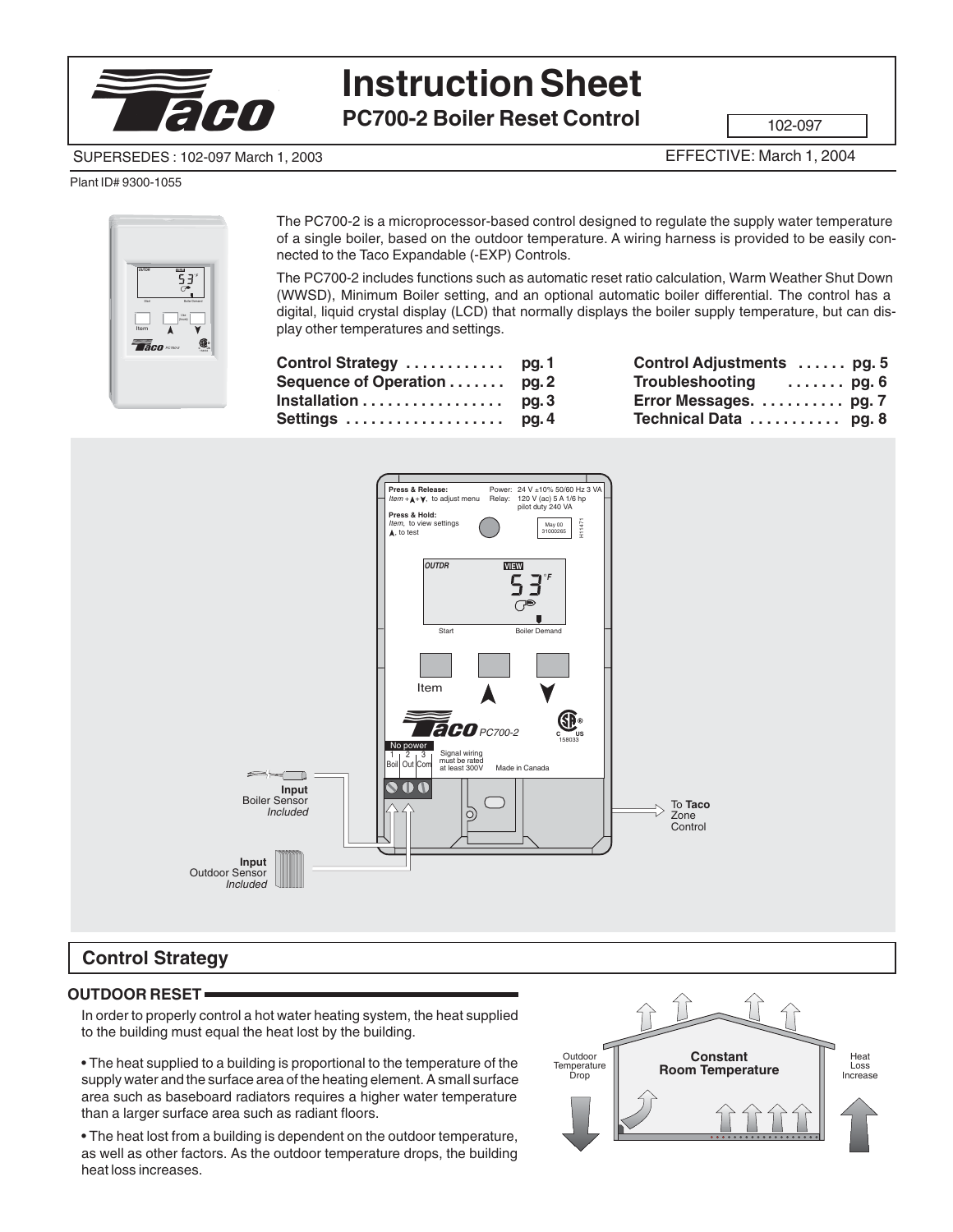#### **Reset Ratio**

Operation of a hot water heating system can generally be improved by modulating the supply water temperature as the outdoor temperature changes. Using this approach, the heat lost from the building is matched by the heat input to the building. The PC700-2 Boiler Reset Control utilizes a reset ratio to set the relationship between outdoor temperature and supply water temperature. The reset ratio determines the amount the supply water temperature is raised for every 1° drop in outdoor air temperature, and it is determined from the starting point and the system design conditions. In order for the control to automatically determine the reset ratio, a starting point and design conditions must be established. These two points are set by the following 4 adjustments:

- Boiler starting temperature
- Outdoor starting temperature
- Boiler design supply water temperature
- Outdoor Design Temperature

See **Settings - Step Four** for a complete description of each setting.

#### **Reset Ratio Starting Point**

The first point used to establish the reset ratio calculation is the starting point. It is a combination of an adjustable boiler starting water temperature setting and the outdoor starting temperature setting.

#### **Design Conditions**

The second point to establish the reset ratio calculation is the design conditions. This point represents the required water temperature during the coldest day of the year.

#### **Warm Weather Shut Down (WWSD)**

When the outdoor air temperature is warmer than the Warm Weather Shut Down setting, no additional heat is required in the building; therefore, the heating system can be shut down. This setting has no effect on the reset ratio calculation.

#### **BOILER OPERATION**

The supply water temperature from a boiler can be controlled by cycling the boiler on and off. Modulation of the boiler's operating temperature in hot water heating systems not only provides more comfort but also offers significant energy savings. The cooler the boiler runs, the more efficient it is due to less heat losses up the flue and reduced boiler jacket losses.

#### **Differential**

An on / off boiler must be operated with a differential in order to prevent short cycling. When the supply water temperature drops below the bottom rail of the differential, the boiler is turned on. The boiler is then kept on until the supply water temperature rises above the top rail of the differential. If the differential is too wide, there can be large supply water temperature swings; however, if the differential is too narrow, the boiler short cycles and operates inefficiently. This control can automatically calculate the boiler differential in order to achieve an appropriate balance between temperature swings and boiler efficiency. This also permits the control to adapt to changing loads and conditions.

#### **Minimum Boiler Supply**

Most boilers require a minimum supply water temperature in order to prevent corrosion from flue gas condensation. The control should therefore only modulate the boiler supply water temperature down to the boiler manufacturer's minimum recommended operating temperature. Some boilers are designed to condense and should be operated at low water temperatures as much as possible for maximum efficiency.

## **Sequence of Operation**

#### **POWERING UP THE CONTROL**

After the PC700-2 is powered up, all the LCD segments are turned on for 2 seconds, followed by a software version number. The control then displays the outdoor temperature.

#### **BOILER DEMAND**

The PC700-2 obtains a boiler demand through the Taco Zone Control when a zone calls for heat. When the PC 700-2 receives a boiler demand, the Boiler Demand pointer is displayed in the LCD.



Outdoor air temperature 50 (10) <sup>30</sup>

 $\frac{70}{(21)}$  $\frac{90}{(32)}$ 

(-1) <sup>10</sup> 70 50 30 10 -10<br>21) (10) (-1) (-12) (-23) °F (°C)



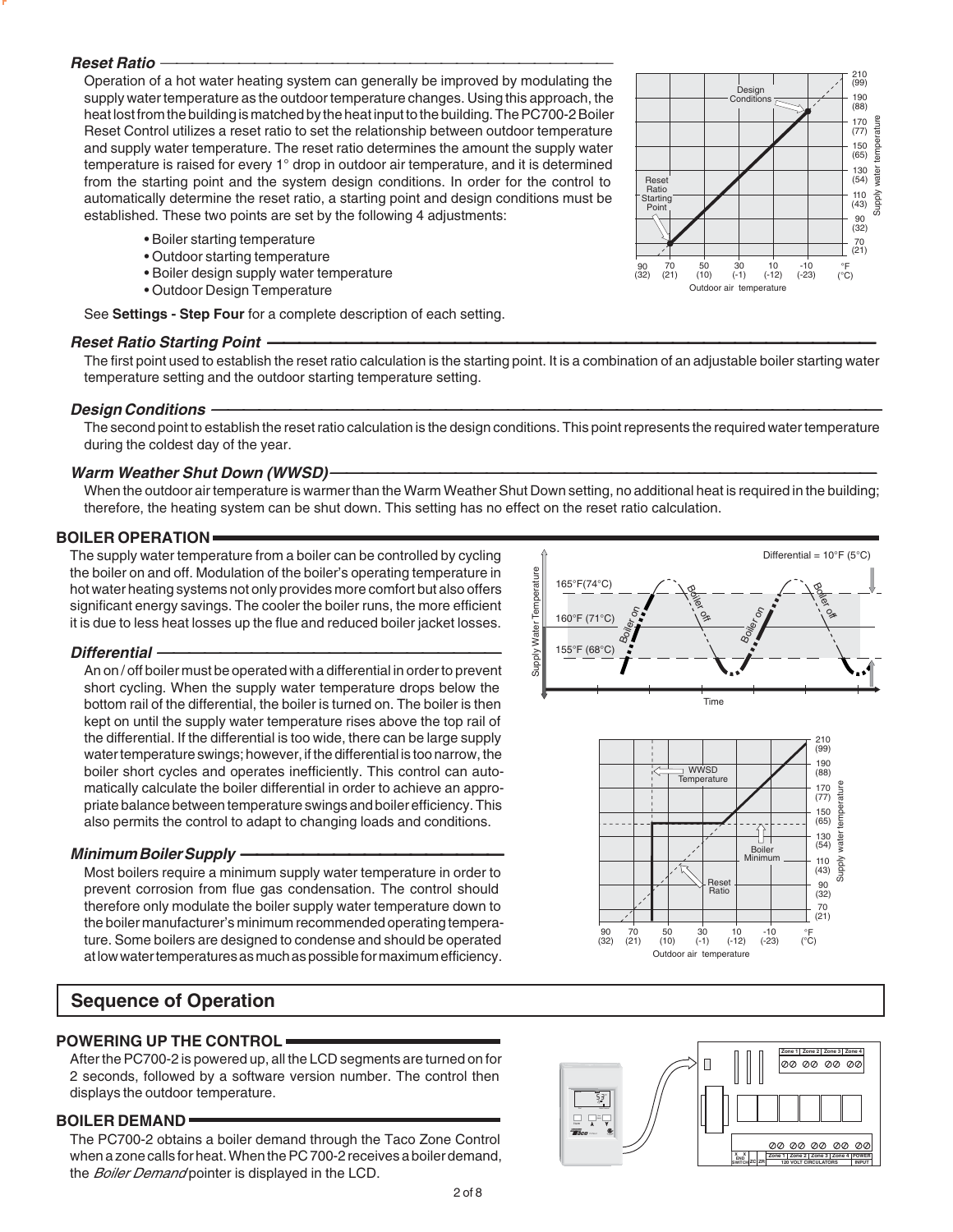#### **WARM WEATHER SHUT DOWN (WWSD)**

When the outdoor temperature rises above the WWSD setting, the PC700-2 displays the WWSD segment and turns off the boiler. If a boiler demand from the Taco Zone Control is received, the boiler remains off. For applications where DHW is required, the DHW (priority) zone on the Taco Zone Control turns on the boiler.

#### **BOILER OPERATION**

While the PC700-2 has a boiler demand, the system supply water temperature is controlled by turning the boiler on and off. The PC700- 2 calculates the target supply water temperature based on the outdoor temperature, and the settings that were entered.

The boiler operates around a differential that is either manually set or automatically controlled by the PC700-2. The control includes a minimum on and off time for the heat source, in order to minimize short cycling. The automatic boiler differential increases system efficiency by adjusting to changing loads.

#### **Maximum Boiler Supply**

The PC700-2 does not allow the boiler target temperature to exceed the boiler design temperature setting plus 10°F (6°C) up to a maximum of 225°F (107°C). When operating at maximum temperatures, the control displays the MAX segment in the LCD when either the boiler supply or boiler target temperature is being viewed.

#### **Minimum Boiler Supply**

The PC700-2 has a minimum boiler setting which selects a minimum boiler target temperature in order to prevent corrosion from flue gas condensation. During mild outdoor conditions, the boiler cycles around the minimum boiler setting. This programmed function has an OFF setting for condensing and electric boilers. When operating at the minimum setting, the control displays the MIN segment in the LCD when either the boiler supply or boiler target temperature is being viewed.



## **Installation**

#### **Caution**

**Improper installation and operation of this control could result in damage to the equipment and possibly even personal injury. It is your responsibility to ensure that this control is safely installed according to all applicable codes and standards. This electronic control is not intended for use as a primary limit control. Other controls that are intended and certified as safety limits must be part of the control circuit.**

#### **STEP ONE**

Check the contents of this package. If any of the contents listed are missing or damaged, please contact your sales representative for assistance.

Type PC700-2 includes: • PC700-2 Boiler Reset Control • One Outdoor Sensor

- 
- 
- One Strap on Sensor Instruction Sheet

Replacement sensors are available from Taco, Inc. Strap on Sensor – 9300-2044RP Outdoor Sensor – 9300-2052RP

**Note** Carefully read the details of the Sequence of Operation section in this brochure to ensure that you have chosen the proper control for your application.

#### **STEP TWO**

#### **Installing the Control**

- Grasp the front cover by the fingertip grips on the top and bottom of the enclosure and pull the front cover off. Remove the wiring cover screw.
- The enclosure is either mounted flush onto a wall or it can be placed onto a 2" x 4" electrical box near the Taco Zone Control.
- The mounting holes in the enclosure accept #6 screws.
- Wiring to the control enters the wiring chamber through the back or bottom of the enclosure.
- To reassemble the enclosure, first replace the wiring chamber cover and then push the front cover onto the enclosure until it snaps into place.



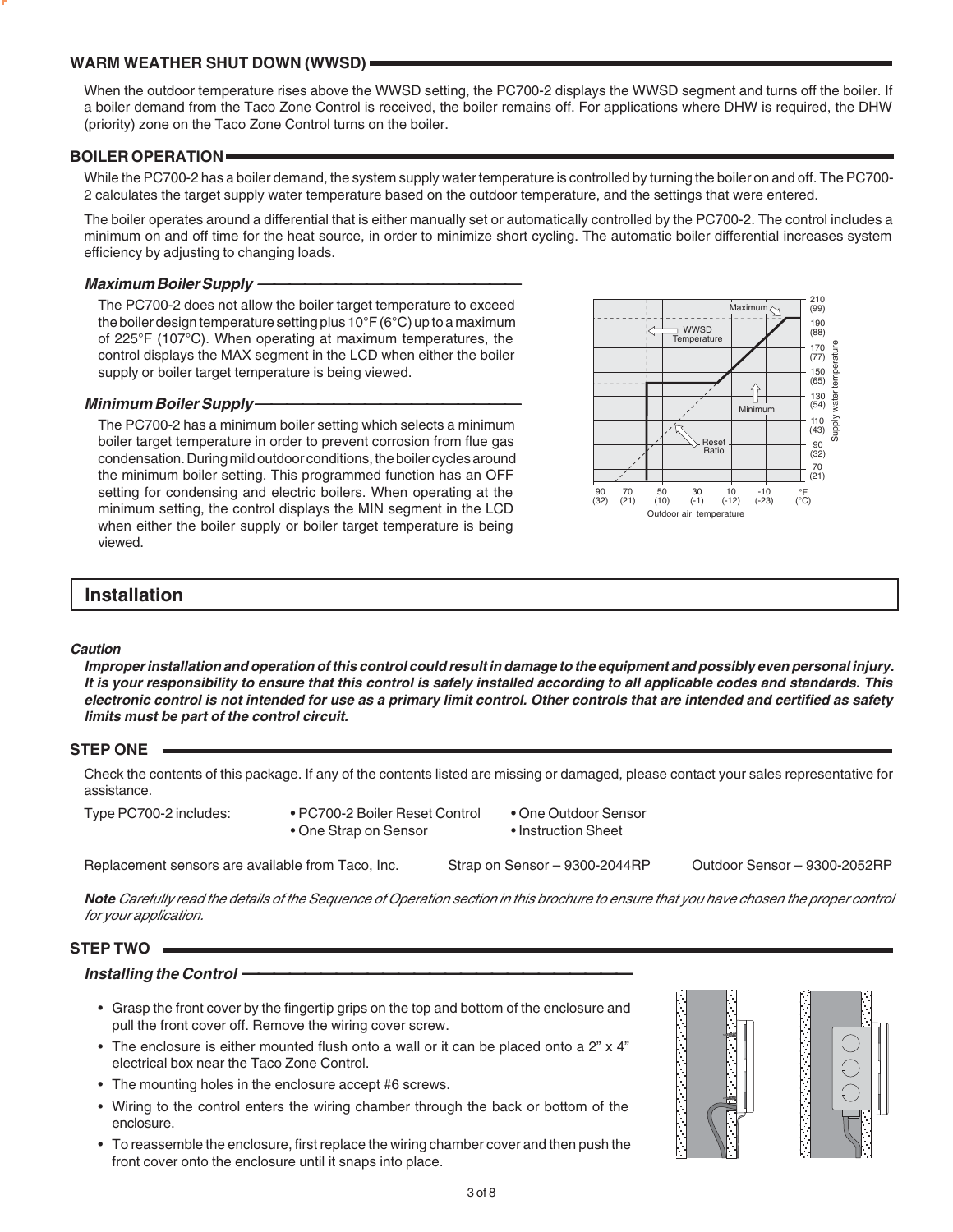#### **Installing the Outdoor Sensor**

**Note** The temperature sensor (thermistor) is built into the enclosure.

- Take the sensor cover off by sliding it upward relative to the sensor base.
- Use one round or pan head screw to attach the base of the sensor to the wall.
- The sensor is wall mounted and the wiring enters through the bottom of the enclosure. The hole for the cable entry must face downward in order to prevent water from entering and filling the enclosure.
- The sensor should be mounted on a wall which best represents the heat load on the building (i.e. a northern wall for most buildings and a southern facing wall for buildings with large south facing glass areas). The sensor should not be installed near heat sources such as ventilation or window openings.
- The sensor should be installed at an elevation above the ground that will prevent accidental damage or tampering.
- Install the Outdoor Sensor and run the wiring back to the control mounting location.

#### **Installing the Boiler Sensor**

**Note** This sensor is designed to mount on a pipe or in a temperature immersion well.

- The sensor can be strapped directly to the pipe using the cable tie provided. Insulation should be placed around the sensor to reduce the effect of air currents on the sensor measurement.
- The Boiler Sensor should be placed downstream of a pump or after an elbow or similar fitting. This is especially important if large diameter pipes are used because the thermal stratification within the pipe can result in erroneous sensor readings. Proper sensor location requires that the fluid is thoroughly mixed within the pipe before it reaches the sensor.

#### **STEP THREE**

#### **Wiring to the Zone Control**

Connect the PC700-2 cable to the Add-On interface on the Taco Zone Control. Ensure the *Mode* switch on the Zone Control is set to *Reset*.

#### **Wiring the Sensors**

**Do not apply power to these terminals as this will damage the control.**

#### **Outdoor Sensor**

Connect the two wires from the Outdoor Sensor to the terminals  $Out - Com(2)$  and 3). The Outdoor Sensor measures the outdoor air temperature.

#### **Boiler Sensor**

Connect the two wires from the Boiler Sensor to the terminals  $Boil$ — Com (1 and 3). The Boiler Sensor measures the supply water temperature going from the boiler to the system.

### **Settings**

Before adjusting the settings, read through the sequence of operation to ensure that you understand how the control operates. The following page describes how to program these settings into the control once it has been powered up.

#### **STEP FOUR**

#### **Boiler Starting Temperature (BOIL Start)**

The BOIL Start setting is the starting supply water temperature of the reset ratio, and can be adjusted from 35 to 150°F (2 to 66°C). This setting is typically set to the desired building temperature. In applications where fan coils are used, the BOIL Start may need to be set higher to prevent cold drafts during mild outdoor conditions. If the building feels cool during mild outdoor conditions, the BOIL Start setting should be increased.

## **Outdoor Starting Temperature (OUTDR Start)**

The OUTDR Start setting is the outdoor temperature at which the boiler starting temperature is supplied. The adjustment range is from 35 to 85 °F (2 to 29°C). This setting is typically set to the desired building temperature.







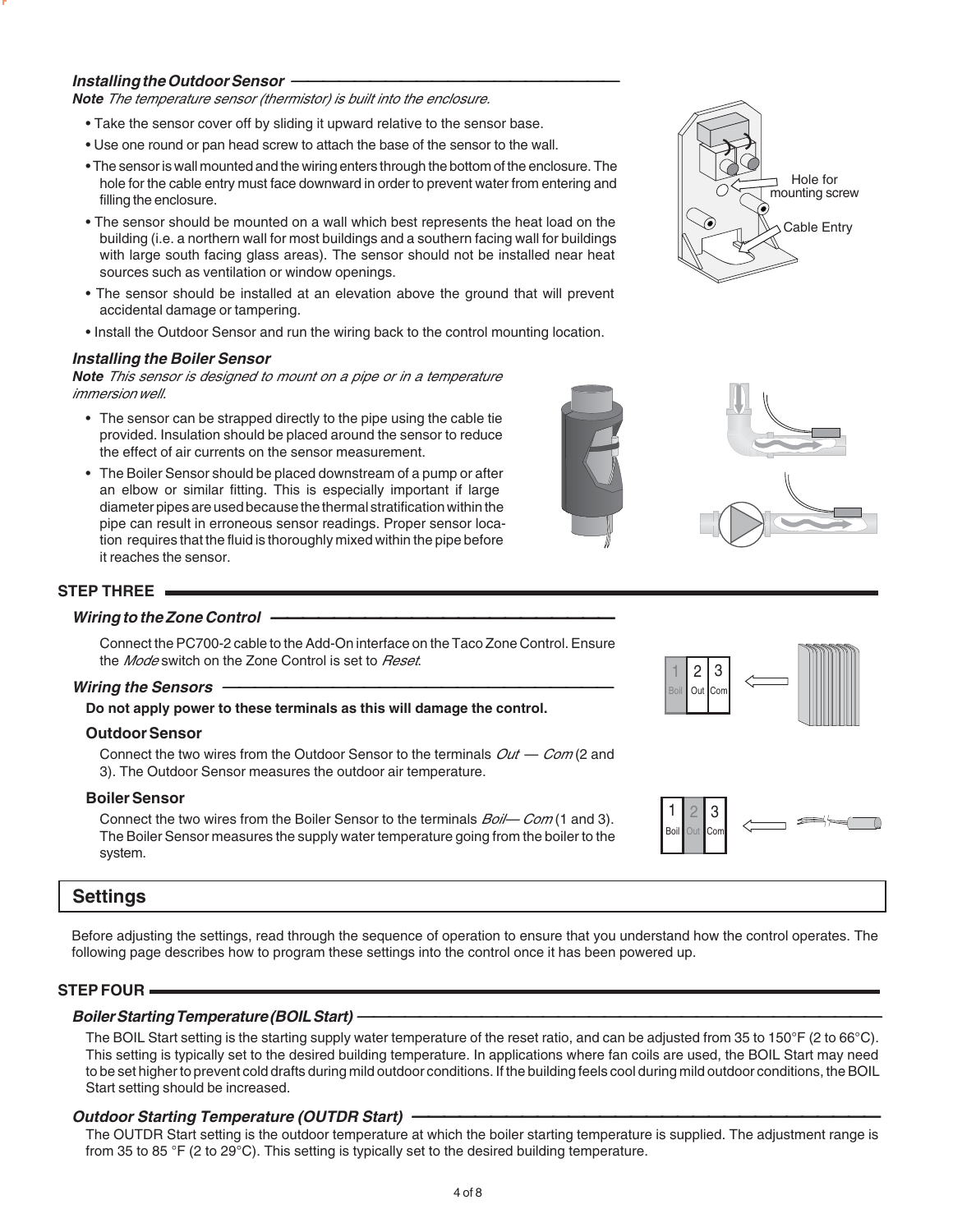#### **Boiler Design Temperature (BOIL DSGN)**

The BOIL DSGN setting is the water temperature required to satisfy the building heat loss during the coldest outdoor temperature. This adjustment is typically dependent on the type of heating terminal used. The following are suggested settings for different terminal units:

| ∙ Inslab Radiant    | 100 to 140°F (38 to 60°C)              | • Radiant Baseboard    | 130 to 160°F (54 to 71°C) |
|---------------------|----------------------------------------|------------------------|---------------------------|
| • Staple-up Radiant | . 130 to 160°F (54 to 71°C) $^{\circ}$ | • Convective Baseboard | 160 to 190°F (71 to 88°C) |
| • Radiators         | 140 to 160°F (60 to 71°C)              | • Fan Coil             | 180 to 200°F (82 to 93°C) |

| • Radiant Baseboard         | 130 to 160 $\degree$ F (54 to 71 $\degree$ C) |
|-----------------------------|-----------------------------------------------|
| • Convective Baseboard<br>. | 160 to 190 $\degree$ F (71 to 88 $\degree$ C) |
| • Fan Coil                  | 180 to 200 $\degree$ F (82 to 93 $\degree$ C) |

**Note:** Radiant applications may require a mixing device in order to prevent flue gas condensation.

#### **Outdoor Design Temperature (OUTDR DSGN)**

The OUTDR DSGN setting is the outdoor temperature used in the heat loss calculation. It is set to the typical coldest outdoor temperature.

#### **Boiler Minimum Supply Temperature (BOIL MIN)**

Most boilers require a minimum operating temperature to prevent corrosion from flue gas condensation. The minimum boiler setting should be programmed to the lowest supply water temperature at which the boiler can operate without causing the boiler flue gases to condense. Consult the boiler manufacturer for recommended minimum boiler supply temperatures. Some typical settings are as follows:

- Steel fire tube boiler ………….. 140 to 160°F (60 to 71°C) Condensing boiler …………….... Off<br>• Cast iron boiler ………………….. 135 to 160°F (57 to 71°C) Electric boiler ……………………... Off • Cast iron boiler ….................. 135 to 160°F (57 to 71°C) • Electric boiler ........................ Off
	-
- -
- Copper tube boiler …............. 125 to 150°F (52 to 66°C)

#### **Differential (DIFF)**

The differential adjustment sets how far the actual boiler supply water temperature may deviate from the desired temperature before the boiler is turned on or off, and it is determined by the flow rate through the system pump relative to the heat output of the boiler. The differential can be adjusted to Ad (Auto differential) or from 2 to 42°F (1 to 23°C). The following formula can be used to calculate the desired differential:

| <b>Differential</b> | $=$ | <b>Btu/hr input</b> | Example: | 100,000 Btu/hr         | $= 10^{\circ}F(6^{\circ}C)$ |
|---------------------|-----|---------------------|----------|------------------------|-----------------------------|
|                     |     | System US GPM x 500 |          | <b>20 US GPM x 500</b> |                             |

When the adjustment is set to Ad (Auto Differential), the differential is continuously calculated by the control, and varies as the heating load changes. This function minimizes boiler short cycling, therefore increasing system efficiency.

#### **Warm Weather Shut Down (WWSD**)

The WWSD can be adjusted from 35 to 100°F (2 to 38°C). The boiler will be shut down when the outdoor temperature is warmer than this setting. If the WWSD adjustment is set to OFF, the control continues to provide a minimum boiler temperature even during warm outdoor temperatures.

## **Control Adjustments**

| Boiler Start:                                                                                                          | Boiler Minimum:                                                  |
|------------------------------------------------------------------------------------------------------------------------|------------------------------------------------------------------|
| <u> 1989 - An Dùbhlachd an Dùbhlachd ann an Dùbhlachd ann an Dùbhlachd ann an Dùbhlachd ann an Dùbhlachd ann an Dù</u> | <u> 1989 - Johann John Stone, Amerikaansk politiker (* 1908)</u> |
| Outdoor Start:                                                                                                         | Differential:                                                    |
|                                                                                                                        |                                                                  |
| Boiler Design:                                                                                                         | WWSD:                                                            |
|                                                                                                                        |                                                                  |
| Outdoor Design:                                                                                                        |                                                                  |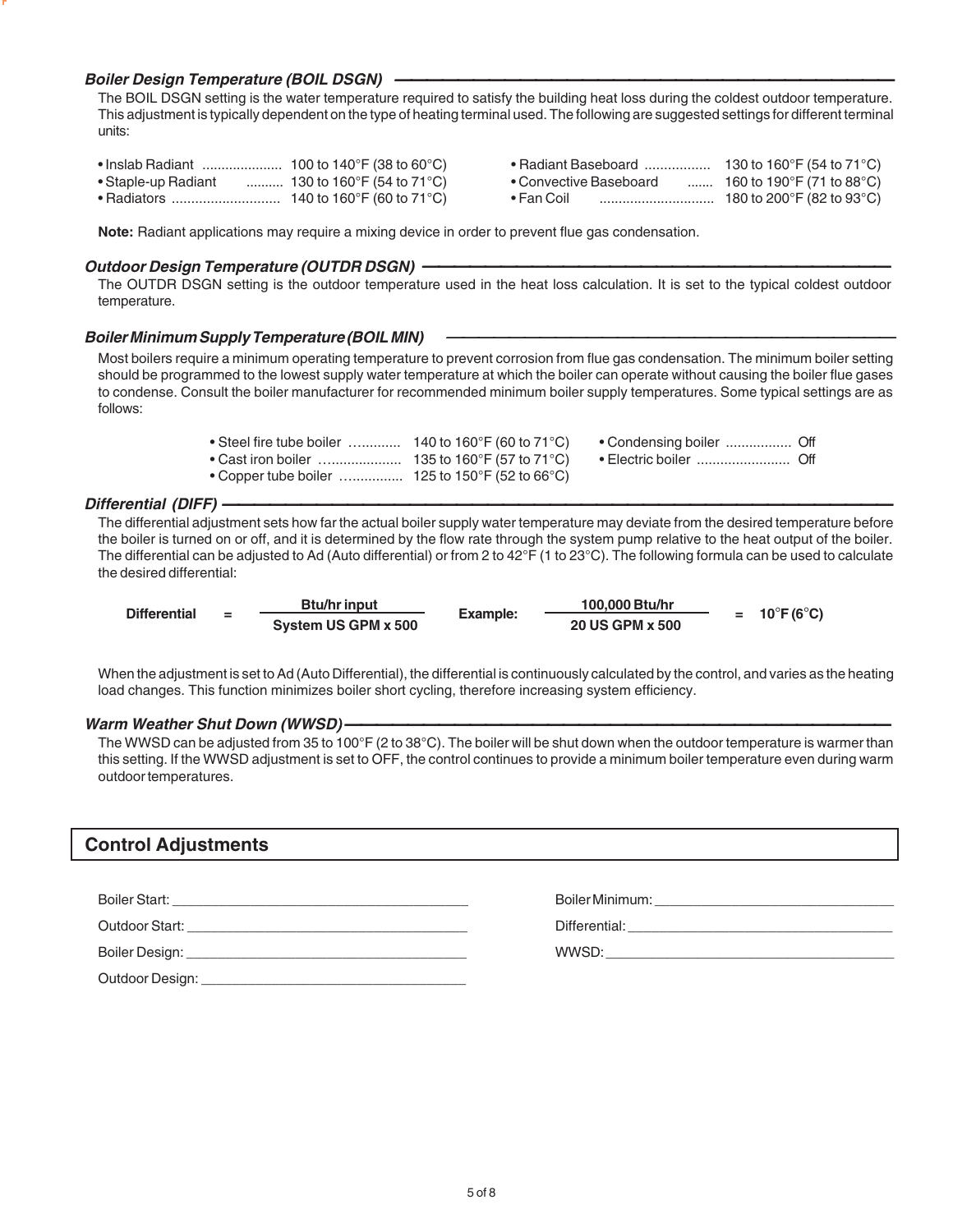

#### **ADJUST MENU**

To enter the adjustment mode, Press and Hold simultaneously, the *Item*, A and V Buttons. The ADJUST element will turn on.



**The control automatically goes back to viewing when the buttons are left alone for 20 seconds**  $\blacksquare$ 

All settings will be saved even during power down of the control

## **Troubleshooting**

#### **STEP FIVE**

As in any troubleshooting procedure, it is important to isolate a problem as much as possible before proceeding. The error messages greatly simplify troubleshooting of the PC700-2. When the control displays an error message, identify the fault from the look-up table on page 7 and follow standard testing procedures to confirm the problem. If you suspect a wiring fault, return to step three and carefully check all external wiring and wiring connections.

#### **Sensor and Internal Faults**

- If an outdoor sensor fault occurs, the PC700-2 will assume a fixed outdoor temperature of 32°F (0°C) and will target the appropriate supply water temperature. An error message is displayed.
- If a boiler sensor fault occurs, the PC700-2 turns the boiler off and displays an error message.
- If an EEPROM fault occurs, the PC700-2 turns the boiler off until all the settings are verified. An error message is displayed.

#### **Adjustment of Settings**

- If the outdoor temperature is cold and the rooms are cold, increase the BOIL DSGN setting by  $5^{\circ}F$  (3°C) per day.
- If the outdoor temperature is near the WWSD temperature and the rooms are cold, increase the BOIL Start setting.
- If the boiler is cycling too often, increase the Differential setting or set control to Ad (Auto Differential).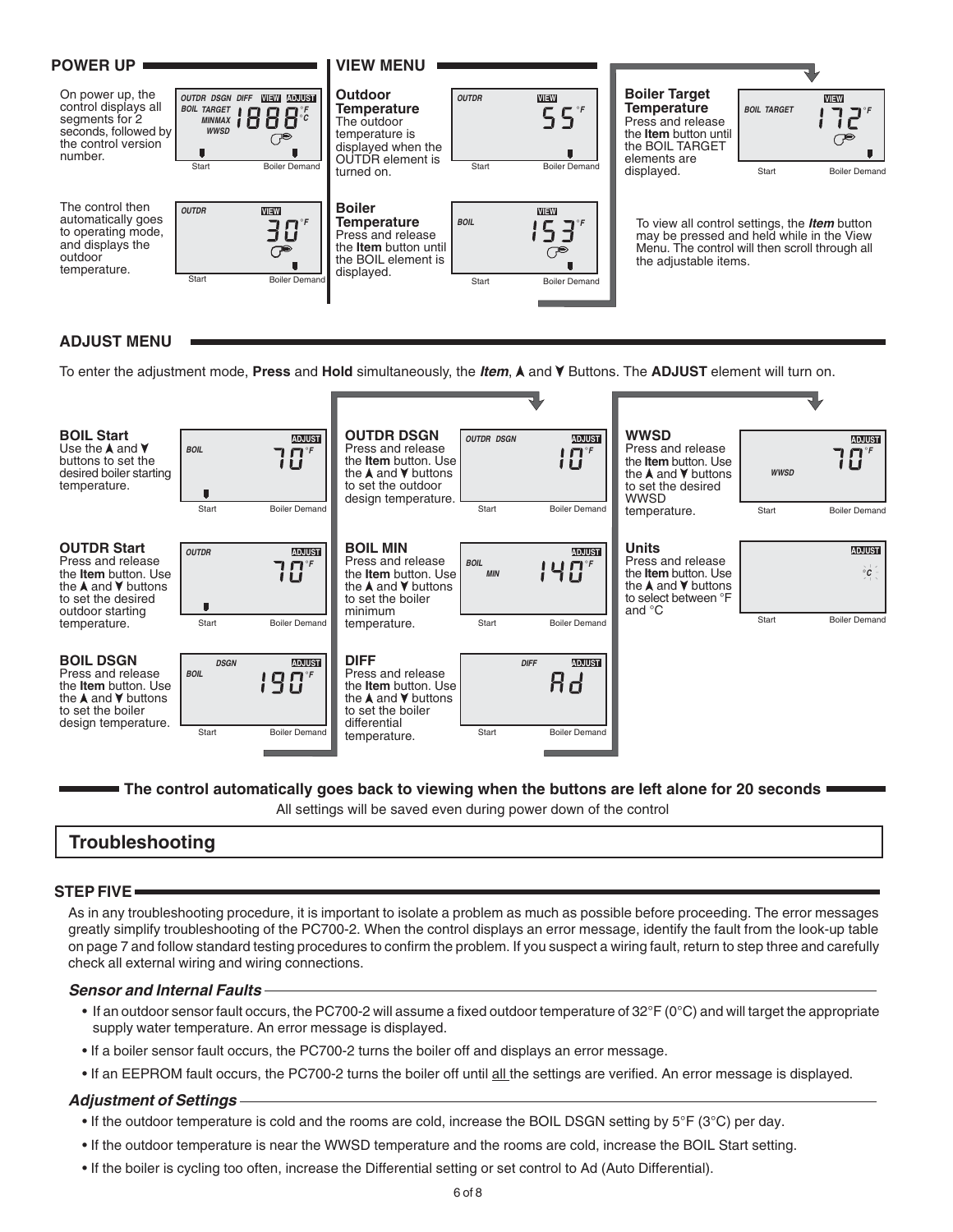#### **Testing the Sensors**

A good quality test meter capable of measuring up to 5,000 kΩ (1 kΩ = 1000 Ω) is required to measure the sensor resistance. In addition to this, the actual temperature must be measured with either a good quality digital thermometer, or, if a thermometer is not available, a second sensor can be placed alongside the one to be tested and the readings compared.

First measure the temperature using the thermometer and then measure the resistance of the sensor at the control. The wires from the sensor must not be connected to the control while the test is performed. Using the chart below, estimate the temperature measured by the sensor. The sensor and thermometer readings should be close. If the test meter reads a very high resistance, there may be a broken wire, a poor wiring connection or a defective sensor. If the resistance is very low, the wiring may be shorted, there may be moisture in the sensor or the sensor may be defective. To test for a defective sensor, measure the resistance directly at the sensor location.



#### **Do not apply voltage to a sensor at any time as damage to the sensor may result.**

| Temperature |              | <b>Resistance</b> |              | Temperature  | <b>Resistance</b> |           | <b>Temperature</b> | <b>Resistance</b> |           | Temperature  | <b>Resistance</b> |
|-------------|--------------|-------------------|--------------|--------------|-------------------|-----------|--------------------|-------------------|-----------|--------------|-------------------|
| $\circ$ F   | $^{\circ}$ C | $\Omega$          | $\mathsf{P}$ | $^{\circ}$ C | $\Omega$          | $\circ$ F | $^{\circ}$ C       | $\Omega$          | $\circ$ F | $^{\circ}$ C | Ω                 |
| $-30$       | -34          | 234,196           | 30           | $-1$         | 34,558            | 90        | 32                 | 7,334             | 150       | 66           | 2,045             |
| $-20$       | $-29$        | 165,180           | 40           | 4            | 26,099            | 100       | 38                 | 5,828             | 160       | 71           | 1,689             |
| $-10$       | $-23$        | 118,018           | 50           | 10           | 19,900            | 110       | 43                 | 4,665             | 170       | 77           | 1,403             |
| 0           | -18          | 85,362            | 60           | 16           | 15,311            | 120       | 49                 | 3,760             | 180       | 82           | 1,172             |
| 10          | $-12$        | 62,465            | 70           | 21           | 11,883            | 130       | 54                 | 3,050             | 190       | 88           | 983               |
| 20          | $-7$         | 46,218            | 80           | 27           | 9,299             | 140       | 60                 | 2,490             | 200       | 93           | 829               |

#### **STEP SIX**

- Install the wiring cover over the wiring chamber and secure it with the screw provided.
- Place the front cover on the control and snap it into place.
- It is important to explain the operation of this control within the system to the end user, and to anyone else who may be operating the system.

## **Error Messages**

Whenever a fault is detected, an error message will be displayed to indicate the location of the problem.

| <b>EEPROM</b><br><b>Read Error</b>                      | $E \cup I$          | <b>Outdoor</b><br><b>Sensor Open</b><br>Circuit        | <b>OUTDR</b><br>$\mathbf{G} \mathbf{P} \boldsymbol{\mathsf{n}}$ | <b>Boiler</b><br><b>Sensor Open</b><br>Circuit | <b>BOIL</b><br>$\mathbf{B} \mathbf{P}$ n                       |
|---------------------------------------------------------|---------------------|--------------------------------------------------------|-----------------------------------------------------------------|------------------------------------------------|----------------------------------------------------------------|
| <b>Outdoor</b><br><b>Sensor Short</b><br><b>Circuit</b> | <b>OUTDR</b><br>Shr | <b>Boiler</b><br><b>Sensor Short</b><br><b>Circuit</b> | <b>BOIL</b><br>5hr                                              |                                                | Refer to the troubleshooting section<br>for operation details. |